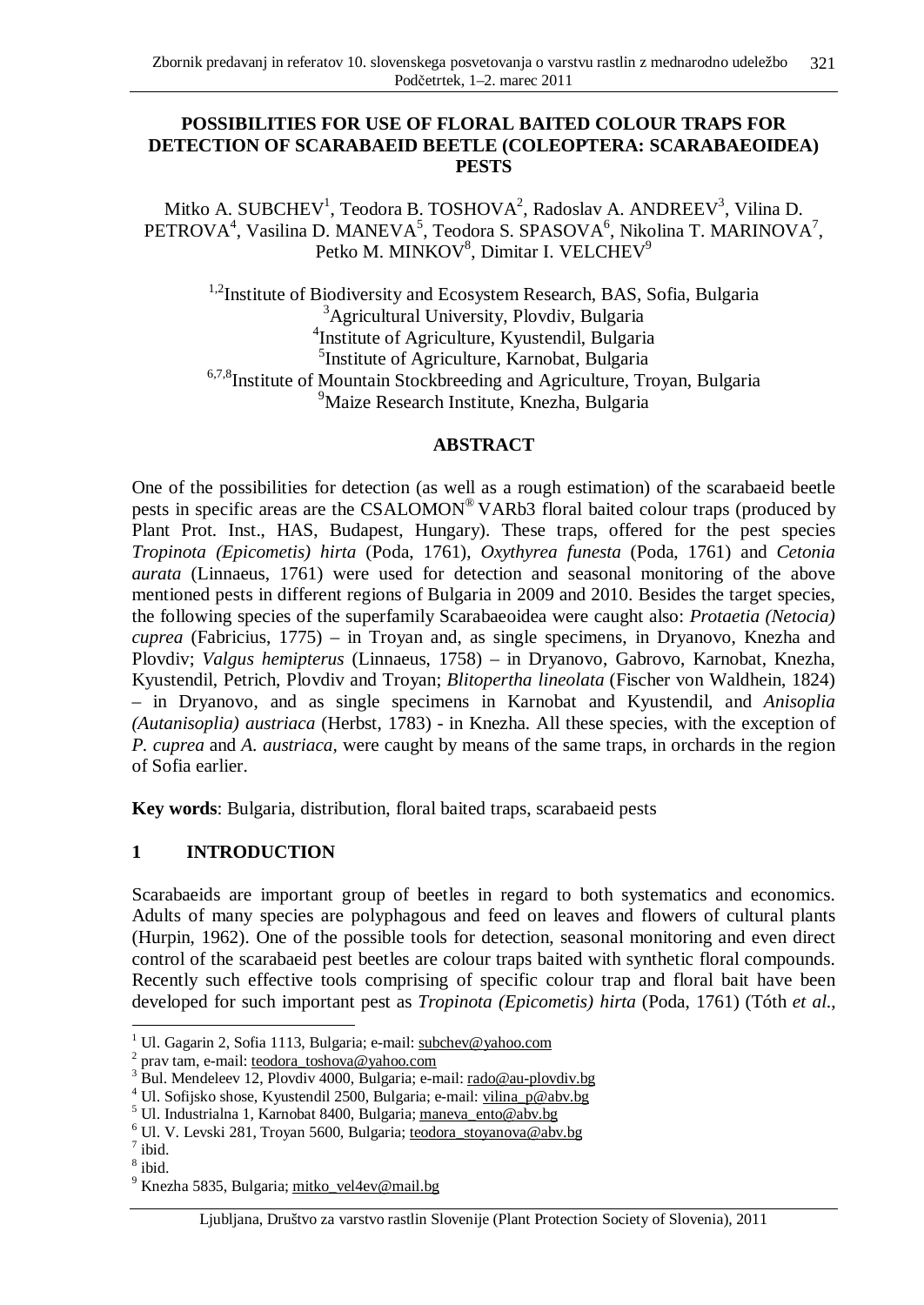2003; Tóth *et al*., 2004; Schmera *et al*., 2004; Vuts *et al*., 2010c), *Oxythyrea funesta* (Poda, 1761) (Tóth *et al*., 2005; Vuts *et al*., 2008) and *Cetonia aurata* (Linnaeus, 1761) (Tóth *et al*., 2005; Vuts *et al*., 2010b).

Here we report on the results of our field investigations on the distribution of some of the main beetle pests belonging to the subfamily Scarabaeoidea by means of floral baited colour traps organized in several regions in Bulgaria during 2009-2010.

# **2 MATERIALS AND METHODS**

Commercially available VARb3k traps and baits for *P. hirta, O. funesta* and *C. aurata* were purchased from "Csalomon" (Plant Protection Institute, Budapest, Hungary) and used in our field work. The composition of each bait is presented on Table 1; for *T. hirta* and *C. aurata* we used blue traps while for *O. funesta* – fluorescent yellow ones. Two traps for each species were set in eight sites in different regions in Bulgaria during 2009 and/or 2010 in: Dryanovo (mixed orchard), Gabrovo (mixed orchard; only 2009), Karnobat (mixed park vegetation trees and bushes), Knezha (mixed cereals; only 2010), Kyustendil mixed orchard), Petrich (peach orchard; only 2009), Plovdiv (mixed orchard) and Troyan (mixed orchard). The traps, installed on the ground or at a height of 50-100 cm above the ground level, were visited weekly and the beetles caught were collected and identified later in the laboratory. Only in Gabrovo the traps were visited irregularly at 10-15 day intervals. In both years, the observations started in the second half of March and lasted till the end of July.

The scarabaeid specimens caught were identified using Baraud (1992) and Medvedev (1965).

# **3 RESULTS AND DISCUSSION**

As a result of our field observations during 2009 and 2010 all target species *T. hirta*, *O. funesta* and *C. aurata* were recorded in the sites of observations. The only exceptions were: Troyan with no catches of *T. hirta* in 2009 (total of 33 *T. hirta* caught in 2010) and Dryanovo with no catches of *C. aurata* in 2010 (only three *C. aurata* caught in 2009). Besides the target species, the following species of the superfamily Scarabaeoidea were caught also: *Protaetia (Netocia) cuprea* (Fabricius, 1775) – in Dryanovo, Knezha, Plovdiv and Troyan; *Valgus hemipterus* (Linnaeus, 1758) – in Dryanovo, Gabrovo, Karnobat, Knezha, Kystendil, Plovdiv and Troyan; *Blitopertha lineolata* (Fischer von Waldhein, 1824) – in Dryanovo, Karnobat and Kyustendil, and *Anisoplia (Autanisoplia) austriaca* (Herbst, 1783) – in Knezha. The most numerous catches in our investigations were recorded for *T. hirta* following by *O. funesta* and *C. aurata*. Among not target species the most numerous were the catches of *B. lineolata* in Dryanovo in 2009, and the most distributed species missing only in Petrich - *V. hemipterus* (Table 2). All these species, with the exception of *P. cuprea* and *A. austriaca,* were caught by means of the same traps, in orchards in the region of Sofia earlier (Vuts *et al*., 2010a; unpublished data for *V. hemipterus* and *B. lineolata*). *T. hirta* and *C. aurata* were recorded earlier during similar investigations performed in Kyustendil (Vuts *et al*., 2010a).

*T. hirta* is a widely distributed in Bulgaria major polyphagous pest feeding on orchard species, vegetable and cereal crops as well on some flowers, including *Rosa* x *damascena*, vine, some technical crops etc. (Chorbadjiev, 1932; Buresh, & Lazarov, 1956; Popova, 1962; Nikolova, 1968; Grigorov, 1972). According to Zashev & Keremedchiev (1968) this pest damages also forest trees.

*O. funesta* is a closely related to *T. hirta* species damaging the same food plants being, however, less dangerous as a pest (Buresh & Lazarov, 1956; Popova, 1961a; Nikolova, 1968; Grigorov, 1972).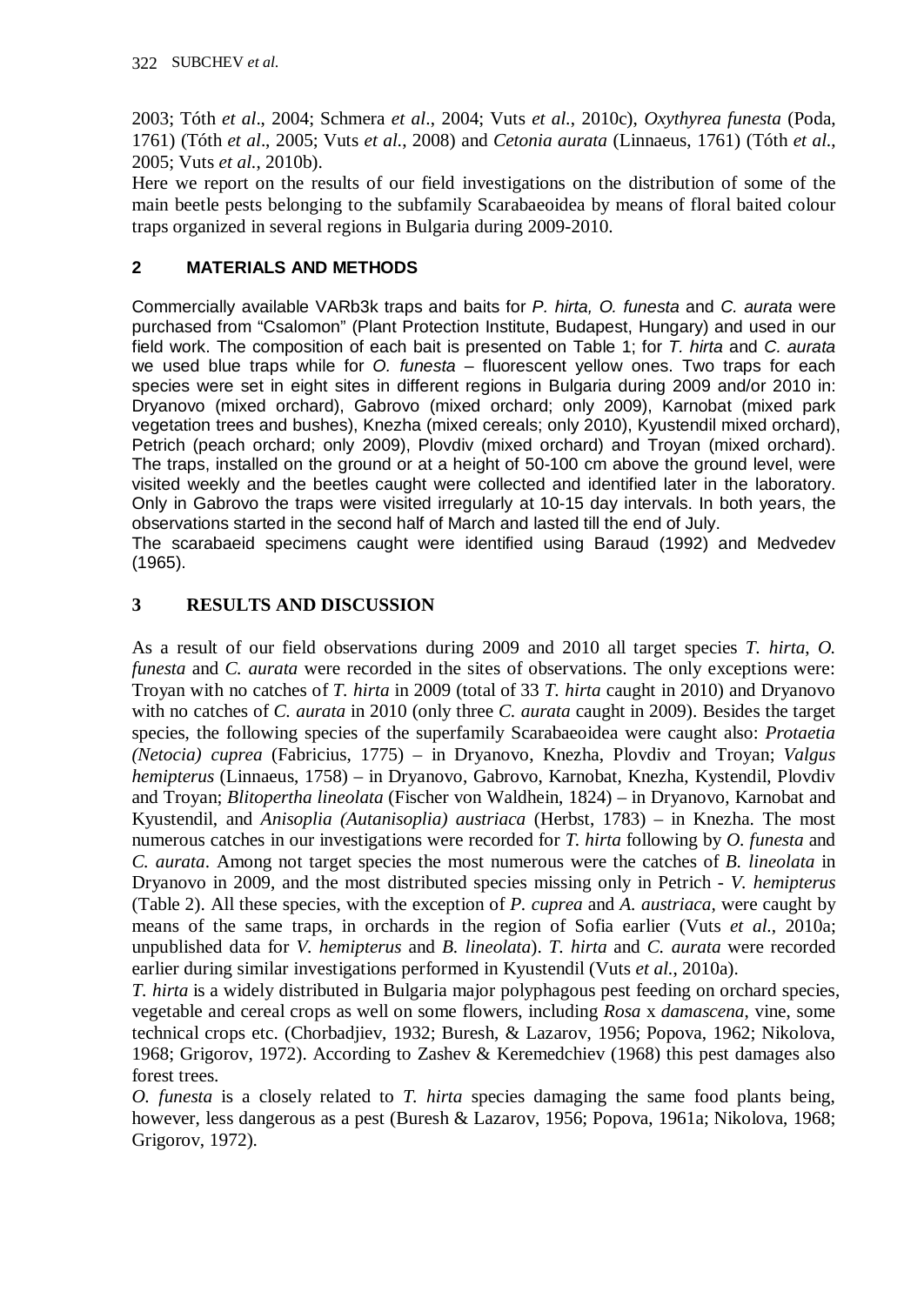| ֖֖֖֖֖֖֖֪ׅ֪ׅ֪ׅׅ֪ׅ֪֪֪ׅ֚֚֚֚֚֚֚֚֚֚֚֚֚֚֚֚֚֚֚֬֝֝֬֝֬֓֞֓֬ |
|---------------------------------------------------|
|                                                   |
|                                                   |
| $\frac{1}{2}$                                     |
|                                                   |
|                                                   |
|                                                   |
|                                                   |
|                                                   |
|                                                   |
|                                                   |
| I                                                 |
|                                                   |
|                                                   |
|                                                   |
|                                                   |
|                                                   |
|                                                   |
|                                                   |
|                                                   |
|                                                   |
|                                                   |
| I                                                 |
|                                                   |
|                                                   |
|                                                   |
|                                                   |
|                                                   |
|                                                   |
|                                                   |
|                                                   |
|                                                   |
|                                                   |
|                                                   |
|                                                   |
|                                                   |
|                                                   |
|                                                   |
|                                                   |
|                                                   |
| i                                                 |
|                                                   |
|                                                   |
|                                                   |
| l                                                 |

| Compound present in the bait |         | 2-Phenyl elhanol<br>1-Piettyl ethanol<br>(j)-Lavandulol<br>Trans-enelhole | $\vdots$                            |                | Table 2: Total eatches of seven scatabasid species in floral batted craps in eight sinos in Bulgaria. Blank thest was not performed; - no catches; * - 1-1 beetles caught; * *<br>$-4-50$ leepies caught; *** + 31-300 leepies caught; **** + 301-3000 beedes caught; **** + 2000 beedes caught. |
|------------------------------|---------|---------------------------------------------------------------------------|-------------------------------------|----------------|--------------------------------------------------------------------------------------------------------------------------------------------------------------------------------------------------------------------------------------------------------------------------------------------------|
|                              |         | Trans-cinnamyl alcohol                                                    |                                     |                |                                                                                                                                                                                                                                                                                                  |
|                              | Species |                                                                           | Oxamit valitanese<br>popinosa hirta | Celomia aurala |                                                                                                                                                                                                                                                                                                  |

|                  |                       | Тюріюка | Chranrea functa |                | Cetonia     |             | <b>Sinceles</b> caught | Protoetia caprea | Valgas hemipterus           |      | Bliuperina |          | Aniscopico  |                            |
|------------------|-----------------------|---------|-----------------|----------------|-------------|-------------|------------------------|------------------|-----------------------------|------|------------|----------|-------------|----------------------------|
| 칅                |                       | hiria   |                 |                | ap.o.n      |             |                        |                  |                             |      | lineolata  |          | austriaca   |                            |
|                  | 20XIG<br> <br> <br>   | 2010    | 20IP)           | 2010           | <b>SINK</b> | <b>SIGZ</b> | <b>SING</b>            | 2010             | 3003                        | 2010 | SOGC       | 2010     | lag<br>Daoi | 2010                       |
| Divanovu         | :<br>;<br>;<br>;<br>î | ***     | ***             |                |             |             |                        |                  | $\frac{3}{2}$               |      | 计算术        |          |             |                            |
|                  |                       |         | ì               |                |             |             |                        |                  |                             |      |            |          |             |                            |
| <b>САГТИНАНЫ</b> | 無数                    | ×       | ***             |                |             | i<br>*      |                        | $\frac{1}{1}$    | $\vdots$<br>$\frac{\pi}{3}$ |      | $\vdots$   |          |             |                            |
| <b>Chezina</b>   |                       | $+ + +$ |                 | ž              |             | ≸           |                        |                  |                             | ļ    |            | $\vdots$ |             | :<br> <br> <br> <br>$\ast$ |
| <b>yscadi</b>    | $+1$                  | 美女子     |                 | $\ddot{\cdot}$ |             | ፣           |                        |                  | $\frac{4}{5}$               | X    |            |          |             |                            |
| Nurich           | 大半光                   |         | ×<br>$\vdots$   |                | I           |             |                        |                  |                             |      |            |          |             |                            |
| Ploydr           | ×¥×                   | ****    | 计步法             | ŧ              |             |             |                        |                  |                             | ï    |            |          |             |                            |
| ushiu.           |                       | ###     | 计算法             | ****           | ***         |             |                        | :<br>$\vdots$    |                             | Ŗ    |            |          |             |                            |

ا.<br>أ

١ļ

 $\overline{\phantom{a}}$ 

 $\ddot{\phantom{a}}$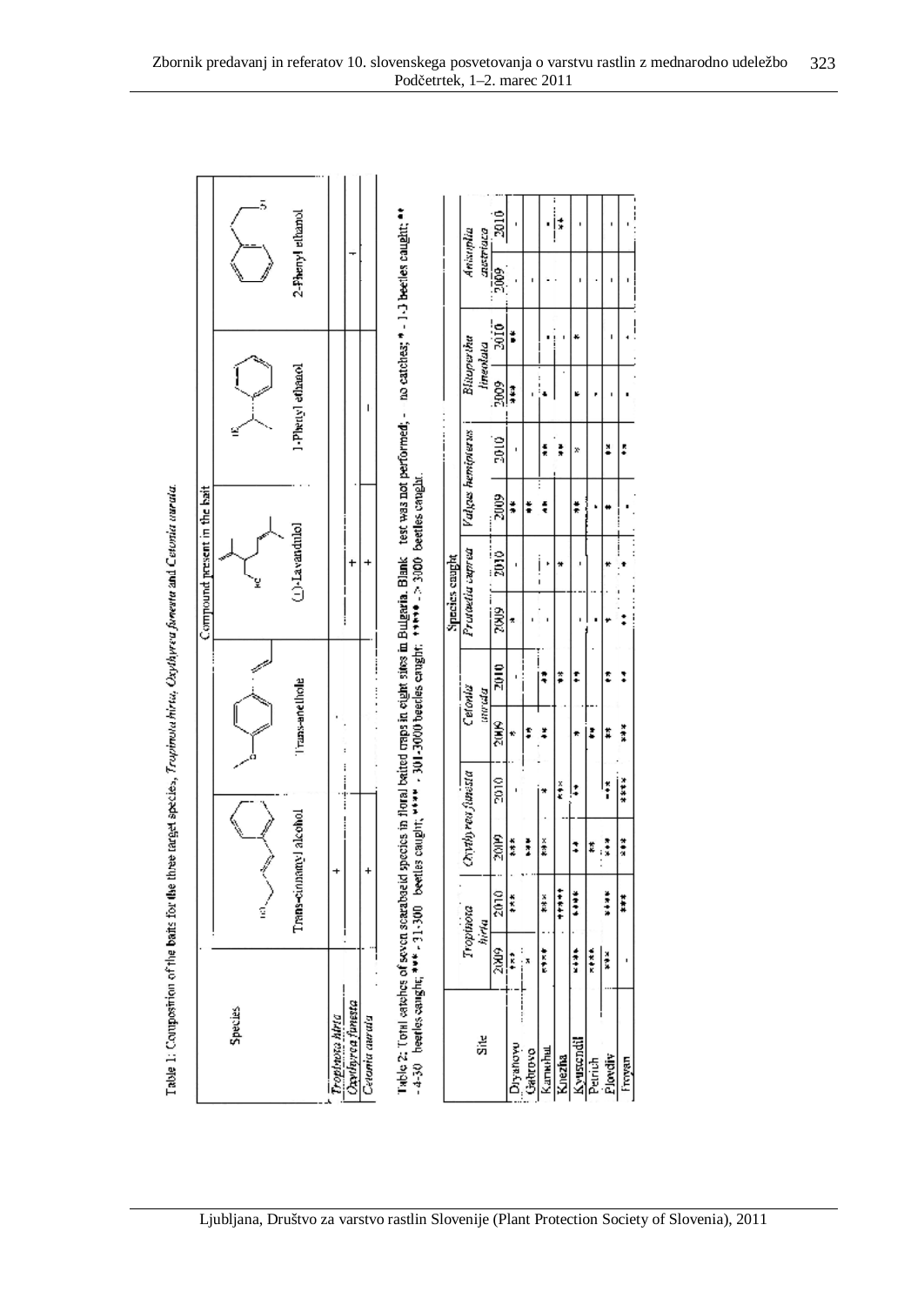*C. aurata* is widely distributed in Bulgaria minor pest damaging mainly in orchards, but found also on cabbage, maize, vine, *Rosa* sp. etc. (Buresh & Lazarov, 1956; Nikolova, 1968; Grigorov, 1972). This species is known also as a forest pest feeding on flowers, unripe fruits and young leaves of the forest trees (Zashev  $\&$  Keremedchiev, 1968).

*P. cuprea* is another minor pest found on *Rosa damascena*, cherries and other orchard crops (Buresh & Lazarov, 1956; Nikolova, 1968; Grigorov, 1972).

*V. hemipterus* is widely distributed in Bulgaria but never reach a high population level. The beetles of this species feed on strawberries, plum, apple and other orchard crops (Buresh & Lazarov, 1956; Popova, 1961b; Grigorov, 1972). *B. lineolata* was found on vegetable crops, pear, plum, vine, alfalfa, *Rosa* x *damascena* (Buresh & Lazarov, 1956; Nikolova, 1968) but never reported as a serious pest in Bulgaria.

*A. autriaca* is a serious and widely distributed pest on different cereals in Bulgaria (Buresh & Lazarov, 1956; Grigorov, 1972). However, the catches of this species in our traps is most probably occasional and due only to the fact that the traps were situated in cereal field.

# **4 CONCLUSIONS**

CSALOMON® VARb3 floral baited colour traps are very effective tool for detection of the target species: *T. hirta*, *O. funesta* and *C. aurata*. The target species are widely distributed in Bulgaria with *E. hirta* being found in a highest population level. Besides the target species CSALOMON® VARb3 floral baited color traps used in the recent investigations attracted also the following scarabaeid pest species: *P. (Netocia) cuprea*, *V. hemipterus* and *B. lineolata*.

#### **5 ACKNOWLEDGMENTS**

This project was supported by Grant DO02-244/2008 of the Bulgarian National Scientific Fund. Thanks are due to Dr. Enrico Migliacchio for determining of *B. lineolata*, Dr. Borislav Gueorguiev for confirmation of determination of the other scarabaeid species and providing of some literature sources, and Vasilii Abaev and Silvia Terziiska for technical assistance.

#### **6 REFERENCES**

Baraud, J. 1992. Coléoptères Scarabaeoidea d´Europe. Faune de France, vol. 78. Féderation Française des Societés de Sciences Naturelles. Lyon, 856 pp.

- Buresh, I., Lazarov, A., 1956. Vrednite nasekomi za selskoto i gorskoto stopanstvo v Balgariya. Balgarska Akademiya na naukite, Sofiya. 289 pp. (in Bulgarian).
- Chorbadzhiev, P., 1932. Die Feinde der Kulturpflanzen während der Jahre 1928 u. 1929. Svedeniya po zemedelie. 13, 3-4: 4-48 (In Bulgarian, German abstract).

Grigorov S., 1972. Specialna entomologiya. Sofia, Zemizdat, 592 pp. (in Bulgarian)

- Hurpin, B., 1962. Super-famille des Scarabaeoidea. In: Balachowsky, A.S. (Ed.), Entomologie appliquée á l'agriculture. Masson et Cie Éditeurs, Paris, pp. 24-204.
- Medvedev, S. I. 1965. The Family Scarabaeidae. In: Bey-Bienko G.Y. (ed.). Determination Keys of Insects of the European Part of the USSR. Vol. 2. Coleoptera and Strepsiptera. Moscow-Leningrad: Nauka, pp. 166-208. (In Russian).
- Nikolova, V., 1968. Entomocoenological and biological studies in *Rosa damascena* Mill. plantations. II. Coleoptera. Izv. Zool. Inst. Muzej, 26: 119-155 (in Bulgarian, English abstract).
- Popova, V. 1961a. *Oxythyrea funesta* Poda. Biologie und Bekämpfungsversuche. In: Bulletin of the Central scientific-research institute of plant protection. Volume 1. Sofia, BAS: 315-331. (in Bulgarian, German Abstract)
- Popova, V. 1961b. Shilonosen cvetoyad (*Valgus hemipterus* L). Rastitelna zashtita, 1: 54-55 (in Bulgarian)
- Popova, V. 1962. Der zottige Blütenkäfer (*Epicometis hirta* Poda *Tropinota hirta* Poda) und dessen Bekämpfung. Izvestiya na Tsentralniya nauchmoizsledovatelski institut po zashtita na rasteniyata, 11: 89-113 (in Bulgarian, German abstract)